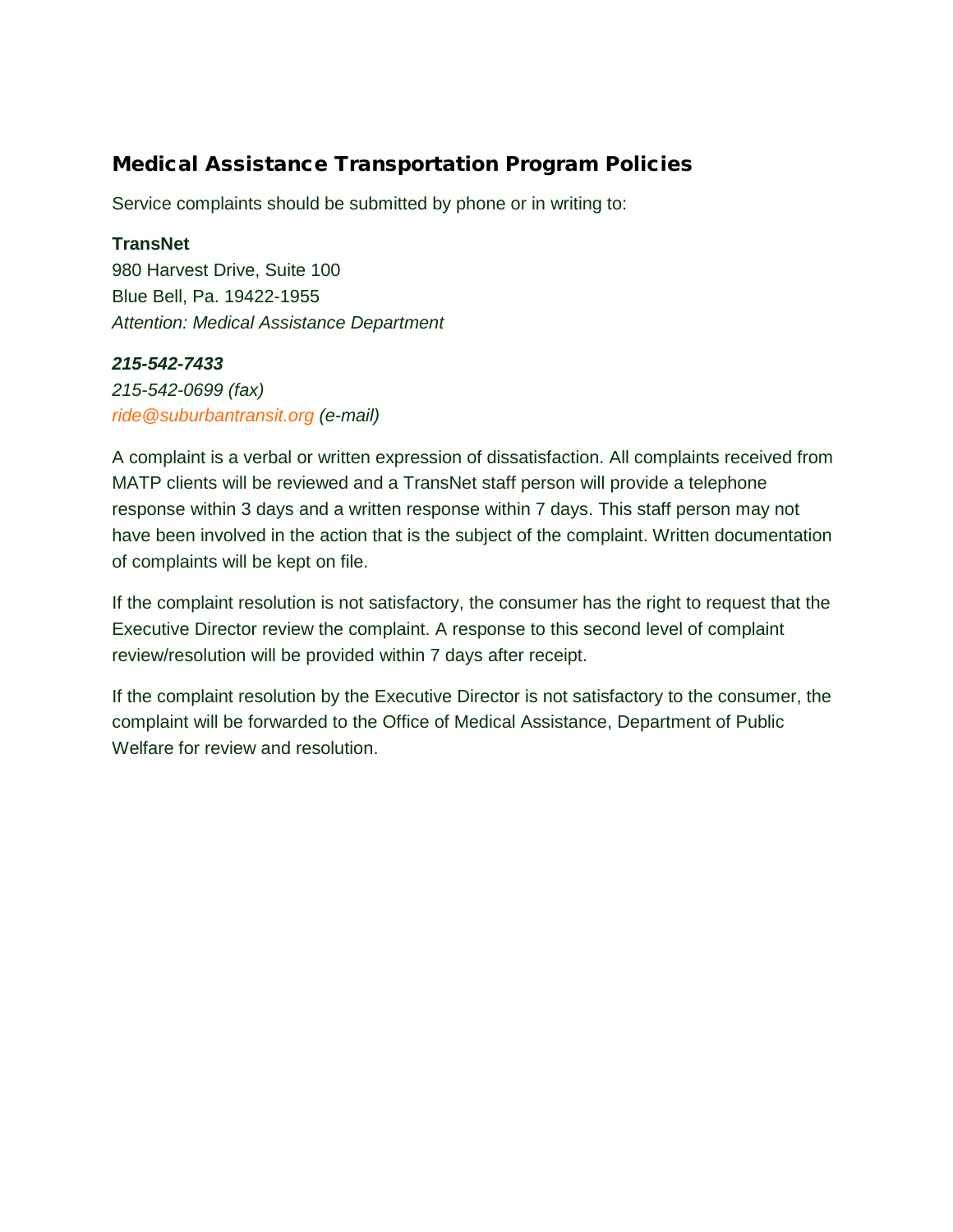# MATP Trip Cancellation/No Show Policy

The transportation company providing service must be notified at least 2 hours in advance of the scheduled pick-up time if a passenger is canceling a trip. Cancellation phone numbers are listed below and are given to each passenger when they make their reservation.

To cancel, call one of the numbers listed here:

215-542-7433 215-657-1212 215-679-6215 215-679-9551 610-222-0365 610-277-2771 610-323-3346 610-495-0300

610-668-9887

# **Definitions**

#### Pick up Time

The window of time given to the passenger when they make their reservation or when they call for a return trip. The passenger may be picked up 15 minutes prior to or after the scheduled pick up time.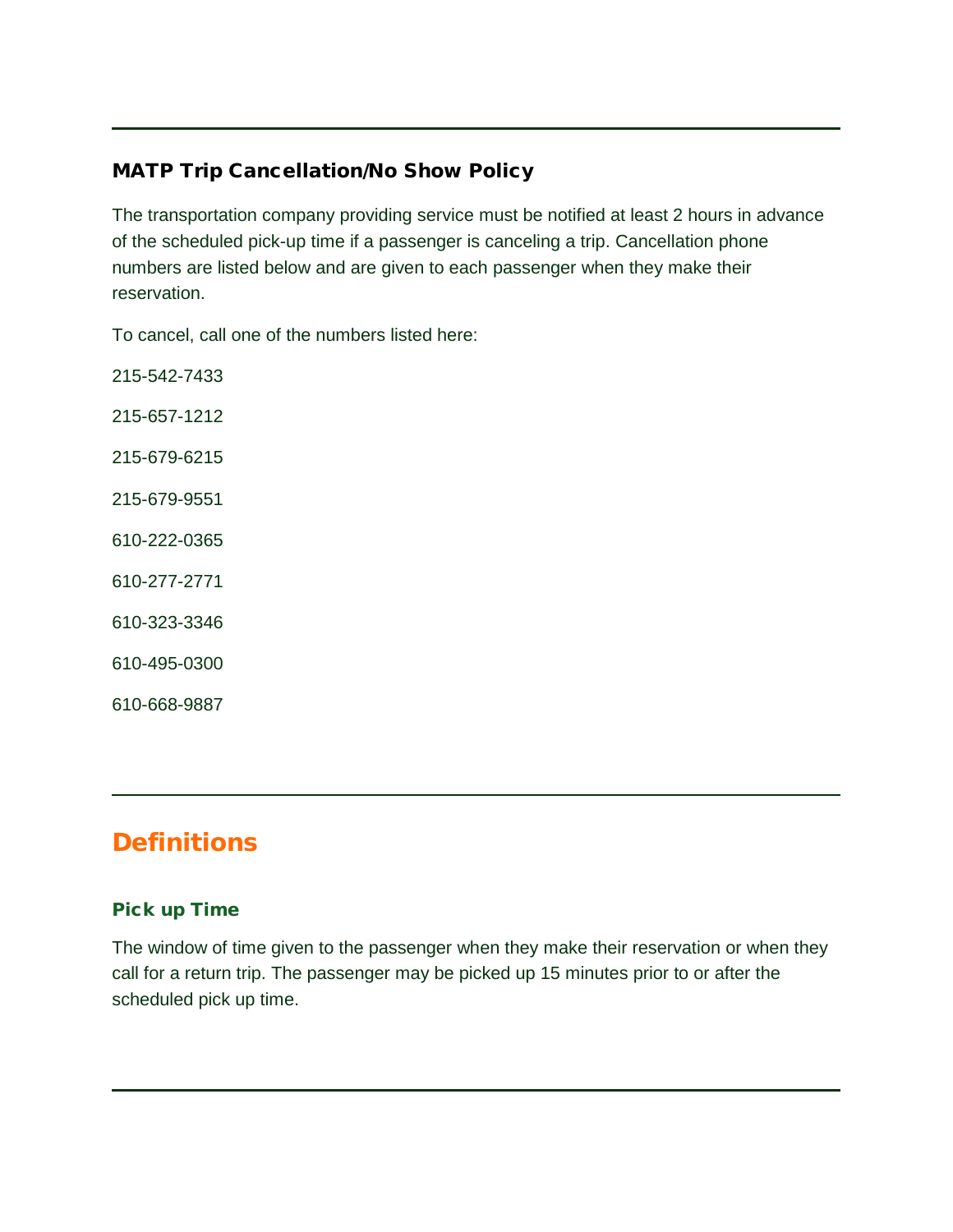#### Designated Pick Up Location

The specific location where the passenger is dropped off. If the return pick-up location will be different than the drop-off location, this information must be provided when the reservation is made.

#### No Show

The trip will be considered a no-show when a driver has arrived for a scheduled pick-up within the pick up window, the passenger is not at the designated pick up location and the trip has not been cancelled.

#### Waiver

The trip will not be considered a no-show if an emergency occurs which prevents the passenger from canceling the trip.

#### **Sanction**

A rider that incurs a no-show will receive the following sanctions:

- One (1) No-Show within 90-days Written Warning
- Two (2) No-Shows within 90-days 30-Day Suspension
- The consumer will receive a 10-day prior notice of suspension.